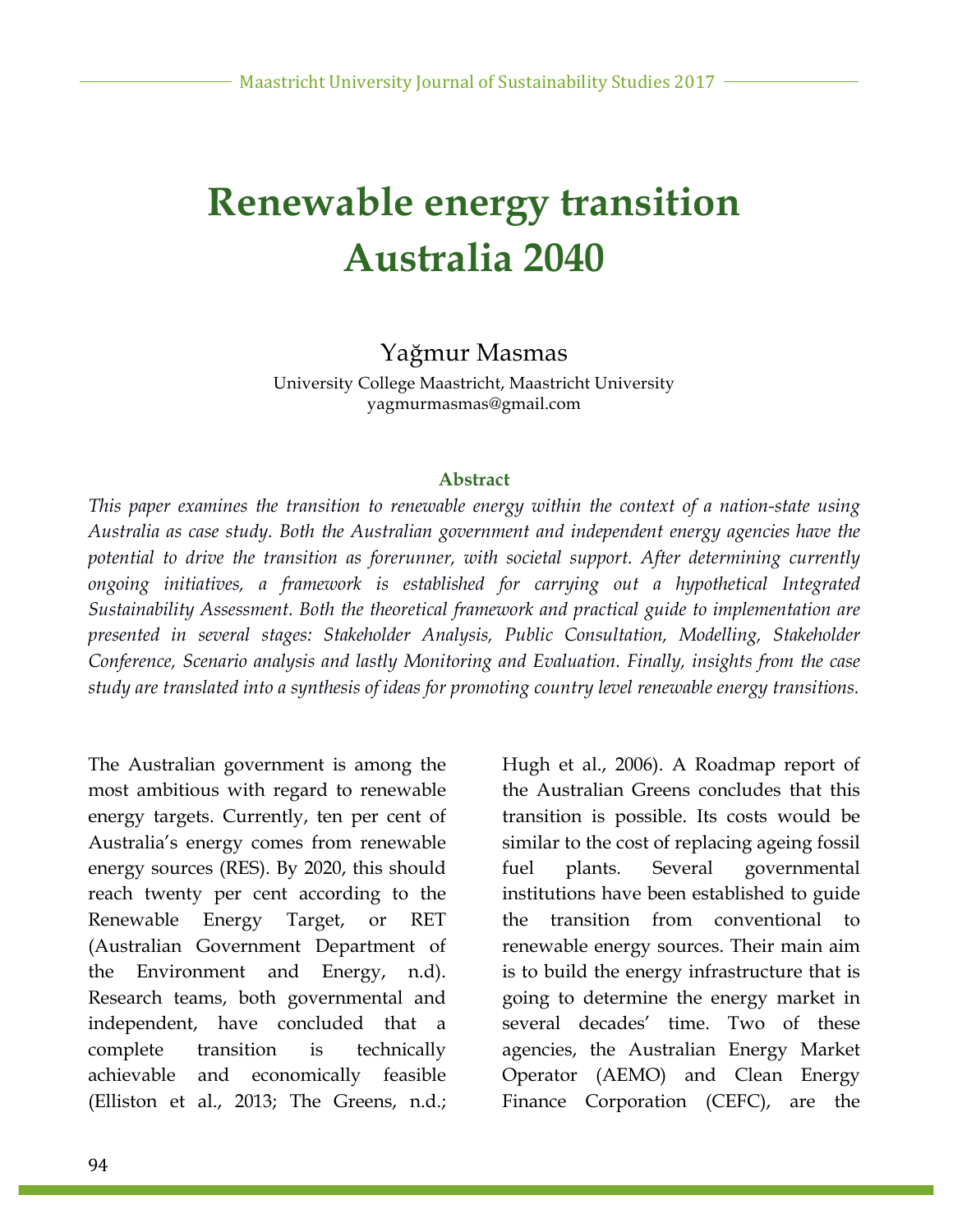problem-owners of the case study outlined in this paper.

Strikingly, the Abbot government has recently halted the progress to meet the RET for 2020. There are considerations to scrap the target and accompanying financial assistance (Su, 2014). The proposal in this paper is set in a hypothetical situation: two of Australia's largest independent energy agencies have called for a complete Integrated Sustainability Assessment of plausible pathways to a fully renewable energy sector by 2040. The primary stakeholders of both agencies are investors and energy companies. Secondly, researchers and consumers can also be considered stakeholders. Even without further government initiative, the agencies are interested in a feasibility assessment which does not only assess economic benefits, but also social and environmental risks. In a country already affected by climate change, there is a strong intention to become more sustainable. Furthermore, Australia's climatic and geographic situation promise extremely high potential for a variety of profitable RES (Hearps & Wright, 2010). Existing wide scale solar plants have proven to be a success; Australia is ready to scale up RES as long as the benefits outweigh social or environmental disadvantages. This paper proposes steps of an ISA based on the Australian case study. Without carrying out the actual ISA a theoretical framework is provided.

First, the main question of the Integrated Sustainability Assessment proposal is discussed in context. Secondly, the proposed ISA stages are described. A knowledge basis for executing the different stages is included per stage. Finally, the proposal is concluded with a synthesis of ideas working towards a framework for country level RE transition.

### I. Outline context

Climate change and the resulting consequences are among the biggest challenges of this era. Mitigation and adaptation are increasingly becoming priorities of governments worldwide. Environmental NGOs sound the alarm as the scenarios in IPCC reports become more alarming with each publication. The emission reduction targets (ERT) under the Kyoto protocol are not expected to result in the two degree global warming target as agreed upon during the COP in Copenhagen. Some countries take measures into their own hands, setting themselves higher targets and actively promoting the transition to more sustainable practices, especially in the energy sector.

It is expected that these trends will lead to increasing carbon pollution costs, while renewable energy is getting cheaper. According to the Australian Greens' Roadmap report, another desired side effect is the creation of jobs, because renewables employ more people on average. However, the report does not take into account citizens that will have to live with RE installations in their backyard.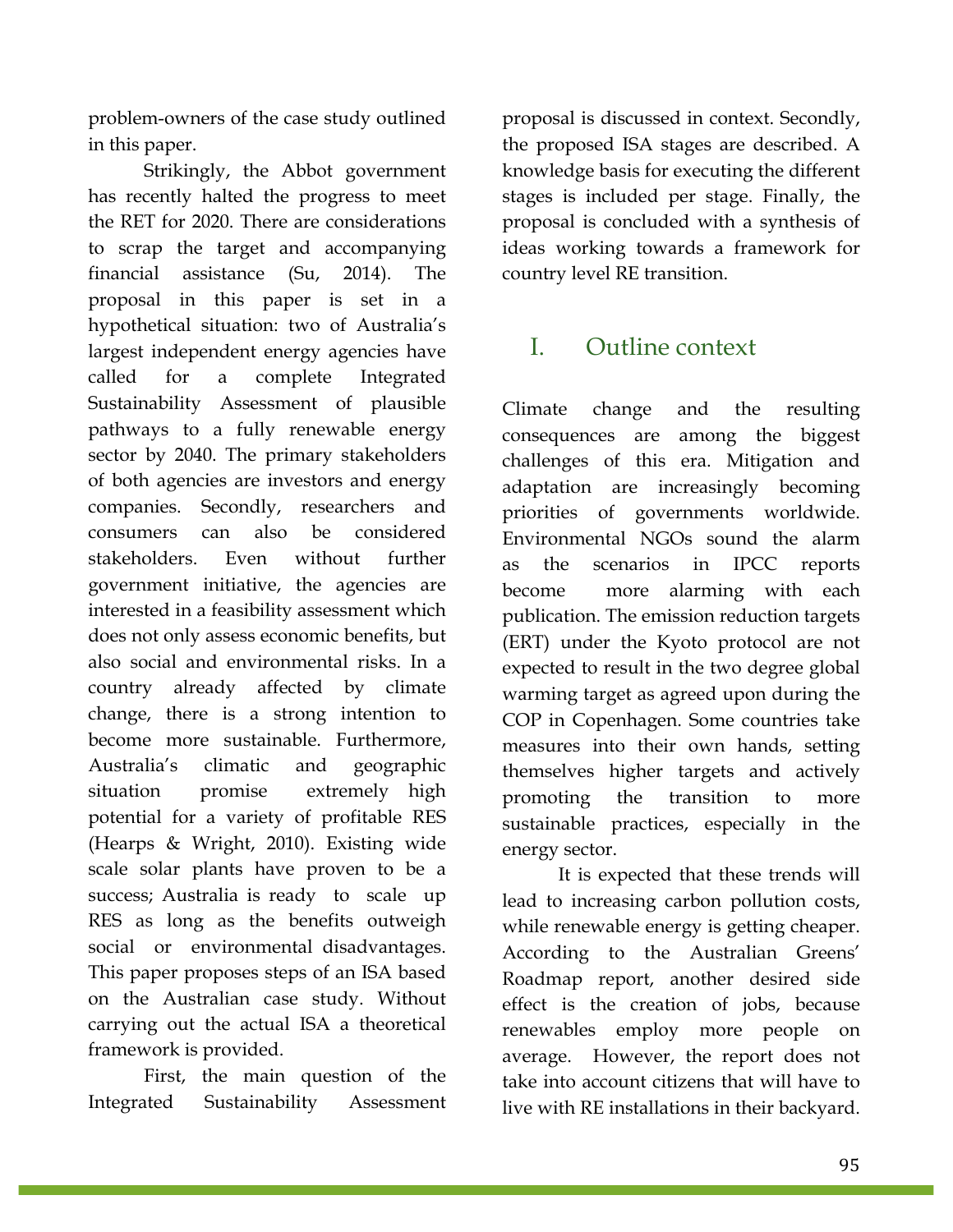Also, environmental compatibility is not assessed. The report does not give a complete overview of the three pillars to assess RE potential as defined in the World Energy Council Report, namely geographical potential, technical potential and economic potential (De Vries et al., 2007). The ISA outlined in this paper loosely works within these three definitions and relating mathematical formulas in order to create backcasting scenarios. The end point of the scenarios is identical, namely a 100% domestic renewable energy production. Different pathways to this end, from 2014 to 2040, are explored.

As the assessment of technical and economic potential of RES in Australia is already thoroughly documented, existing research can be used in the ISA. New knowledge is generated in the area of social and ecological implications of a large scale energy transition. Thus, the ISA is meant to identify possible constraints of scaling up RES, constraints which may not previously have been considered. A challenge frequently named is the vast amount of land required to produce alternative energy. Renewables must compete with humans, nature and agriculture. Other key variables are disturbances to ecosystems or settlements, the use of water, materials and possible negative impacts on the global climate system. These and other issues are included in five to ten scenarios using a combination of stakeholder dialogue, observational data and mathematical modelling. Consumption and transportation is not taken into account. The focus is on the process of production, extraction, storage, maintenance and replacement of machines.

Thus, this case study aims to assess plausible pathways towards a 100% renewable energy target by 2040 as well as the respective consequences for Australia's quality of life, environmental quality and economic vitality. Sub questions of the problem description are to be refined by the research team during the execution of the proposed ISA.

## II. Stage I. Stakeholder analysis

Crucial stakeholders in the energy sector are the two problem owners, AEMO and CEFC. AEMO is the body advising on planning and operating the National Energy Market (NEM). As independent agency it ensures the long-term security and quality of the NEM in the interest of its members, the Australian consumers. By commission of the national government AEMO has conducted a study on energy transition (AEMO, 2013) including a Working Group for scenario development (See Appendix I). Similar in status, CEFC is an independent, commercially oriented agency initiated by the national government. Its main stakeholders are investors, businesses and scientists in the field of Research and Development (R&D) of clean technology. The CEFC prioritizes investment that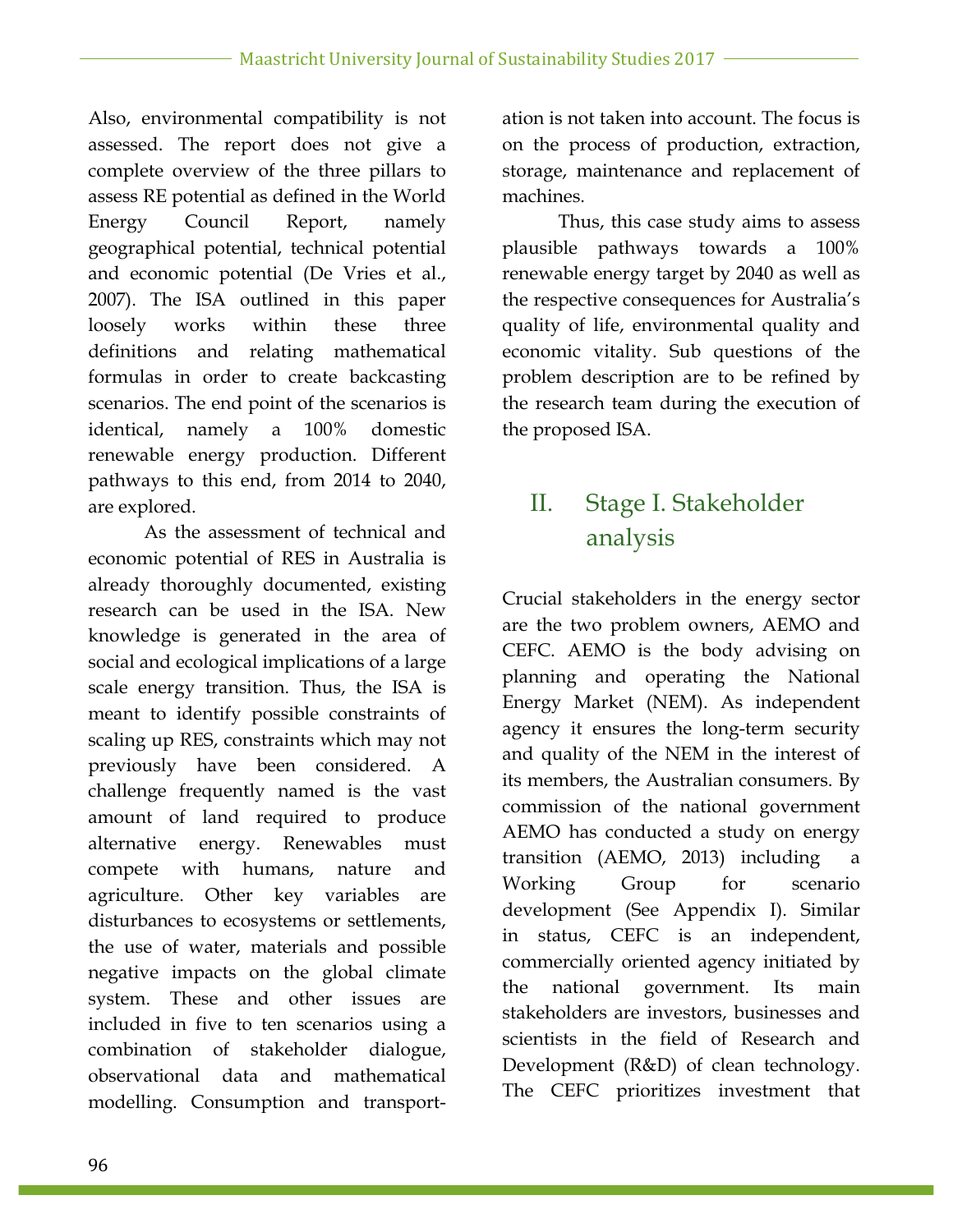generates social, environmental and economic benefits, accelerating a transformation in the energy sector.

In reaction to the government's diversion from its initial renewable energy target, the two clients wish to show commitment to the intentions of the 2011 Clean Energy Future Plan. Their main aim is to raise awareness and understanding in diverse fields of actors. Ultimately, the process of envisioning alternative futures should inspire thought, debate and action on all levels of society. Therefore, the widest variety of stakeholders must be mapped and involved in the ISA. Stakeholders are distinguished according to the five categories defined by Grosskurth and Rotmans (2005), namely businesses, interest groups, citizens, government and scientific experts. In Appendix II, critical actors on the list of relevant Australian entities are underlined. During the research process, until Stage IV, stakeholders are mapped in an interestpower matrix in order to identify players, subjects, context setters and 'the crowd'.

Due to the interesting possibilities of small-scale RES in a smart grid, any Australian citizen is a potential player. The group of citizens can be represented in two ways. Stage II focusses on individual citizens from different parts of society, whereas later stages only involve consumer interest groups. Taking an imperative approach, citizens are identified as actors who feel strongly enough about the issue to act on their feelings, whereas others may be guided by rational considerations such as economic

interest (Enserink et al., 2010). The category 'businesses' includes energy producers (including transmission) and their associations as well as investors and their associations. Following the 'positioning approach', the government and related independent agencies such as AEMO are identified as actors with a formal position in policymaking (Enserink et al., 2010). The current Abbot government has a role of opinion leadership. 'Scientific experts' include R&D scientists as well as scientists in the fields of environment and social sciences. 'Interest groups' represent the interest groups which are not in one of the four other categories. A division can be made between environmental NGOs, regional NGOs and NGO's representing, to a certain extent, the interest of future generations, namely youth NGOs.

The list of actors is to be revised and completed during the research process. Critical actors are invited to the conference in Stage II. Special cooperation may be appropriate in the case of the Clean Energy Regulator, the agency which administers the National Renewable Energy Target. Furthermore, assistance during the ISA process may be required from the Southern Australian initiative called Renewables SA and an energy modelling company called Roam Consulting.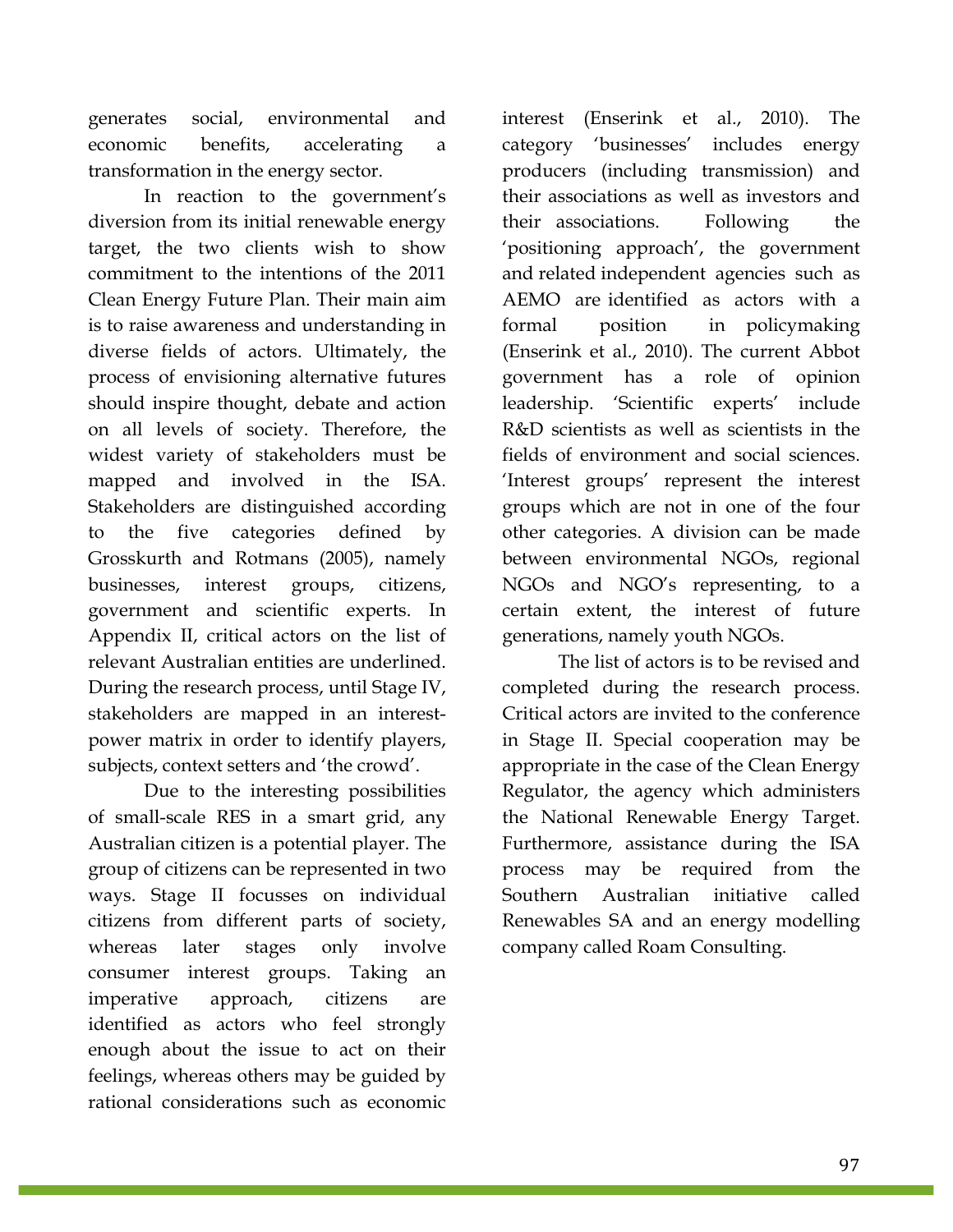## III. Stage II. Public consultation

At the start of the ISA, the researchers reach out to the general population to brainstorm about drivers, actors and critical uncertainties with reference to the framework established in this proposal. The initial focus is relatively local, with the aim of mapping fears and expectations of communities. This stage is important for the creation of ambassadors and possible buy-in. The research team accesses local and specialized knowledge. Even though formal power rests with the government, the citizens elect the executives and select energy providers. Commitments of civil society can bring about major changes, in which case citizens can be identified as actors rather than subjects. In this case, it is in the power of citizens to act by using rooftop solar power and solar hot water, for example.

Public consultation meetings are hosted by local organizations contacted by the researchers for collaboration and promotion purposes. An open, friendly and creative environment is necessary. This could be achieved for example by involving schools. The youngest children could be asked to draw their neighbourhood in 20 years; the results can be used for promotional material. Other educational projects could include small modelling or scenario building exercises, possibly under the umbrella of a regional competition. An inclusive approach gives the project a human face.

Thus, the interest of children and parents could be triggered. At the meetings, three steps are made. Firstly an actor analysis is done. This includes power-interest matrixes on the basis of resource inventories, subjective involveement and interdependencies. Secondly, drivers, critical uncertainties and indicators are identified in an interactive manner, which may result in simple causal models. In stage II, finally, the initial problem as defined by the researchers is altered using the meeting's findings. This step also functions as a partial baseline survey to explore the consequences of the introduction of the MET in 2001 until today. Experiences of the people living in the area affected by the RES are documented this way. This baseline survey functions as starting point for the research team to update an existing Reference Scenario from AEMO (AEMO, 2014). This reference scenario then forms the baseline of the different scenarios developed in later stages.

In this public consultation stage, participation is used for mapping out diversity and exploring tacit knowledge. The main aim is inspire, raise awareness and equip dedicated citizens with the tools, knowledge and network to initiate further action. Empowerment and involvement of energy users creates a common ground for possible changes, as well as understanding of the final results of the ISA. It is important to include also the next generations of citizens, sparking the curiosity of younger age groups or students. This aspect contributes to the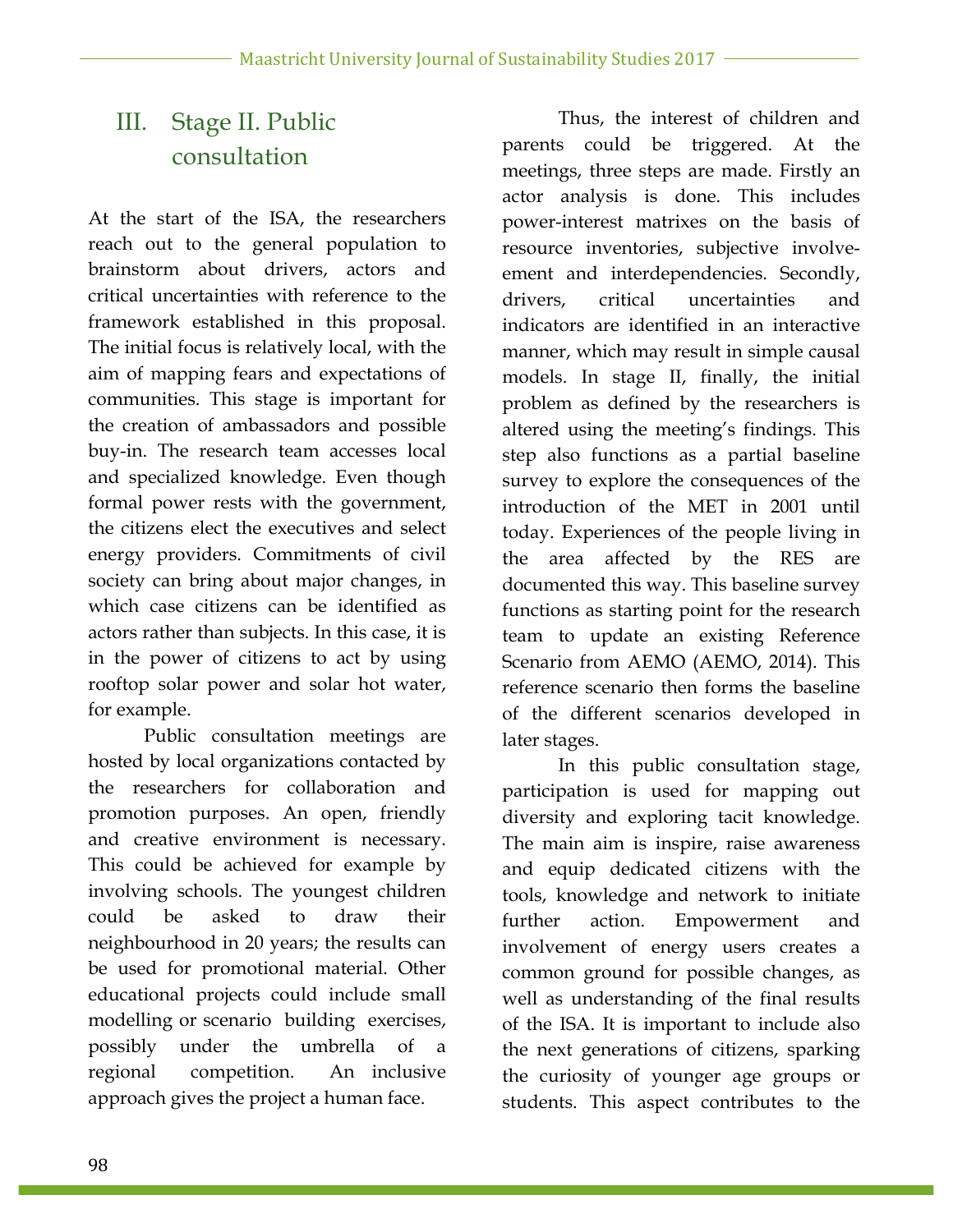long-term 'sustainability' of the project as a whole. In this context, possibly one or two local experts are invited for a presentation with Q&A session. The domains of UNEP 'GEO-3' scenarios are introduced to the public in order to provide ideas, respectively: Socio-political frameworks and institutions, demographics, markets and trade, value systems, and lastly scientific innovation. The approach of this stage is unique in the sense that the general public is given the opportunity to be part of the research, whereas oftentimes the balance of representatives is on the side of economic interests.

Outcomes can have all sorts of formats, varying according to the scope of each local meeting. The local organizations then summarize the conclusions by filling out a standardized online questionnaire. The results are visualized in tables and graphs after statistical analysis. In the extraordinary case of crucial information lacking in the survey, this is noted in the last question which provides room for comments. This format of simplification is necessary to process the data efficiently in the research. Nevertheless, the most important results of Stage II are ideas, visions, contacts and the possible (educational, community etc.) projects being set up. An executive summary of the ISA is handed out to all local organizations who hosted the public consultation. During the consultation progress, possibly groups could be formed who commit themselves to communicating the final results in a parsimonious manner to the participants. These groups elect representatives for a 'citizen focus group' in Stage IV.

### IV. Stage III. Modelling

The results of the statistical analysis in Stage II are part of the subsequent study, both theoretical and practical, which prepares a basis of information for later focus groups. At this stage, the researchers may refer to the reading list (see Appendix IV) and explore both existing models and case studies of other countries. Earlier empirical work and data from current large-scale RE projects are searched for data in all three domains. In case of existing large-scale RES, effects on local nature and wildlife are assessed by a visiting team if such data is missing. Expectations of this stage are now discussed to establish a framework.

The potential of six categories of renewables is assessed, respectively biomass, hydroelectricity, solar-, marine-, wind-, and geothermal power. Existing empirical work is analysed to identify generalized numbers with regard to material inputs and socio- environmental implications per kilowatt hour of energy produced. In the domain of environmental impact, the focus is on air pollution, water pollution, water use, waste generation, greenhouse gas emission and land requirement. Environmental degradation and climate change are inputs. The economic variables are market prices, national energy stability and security, stranded assets and overall economic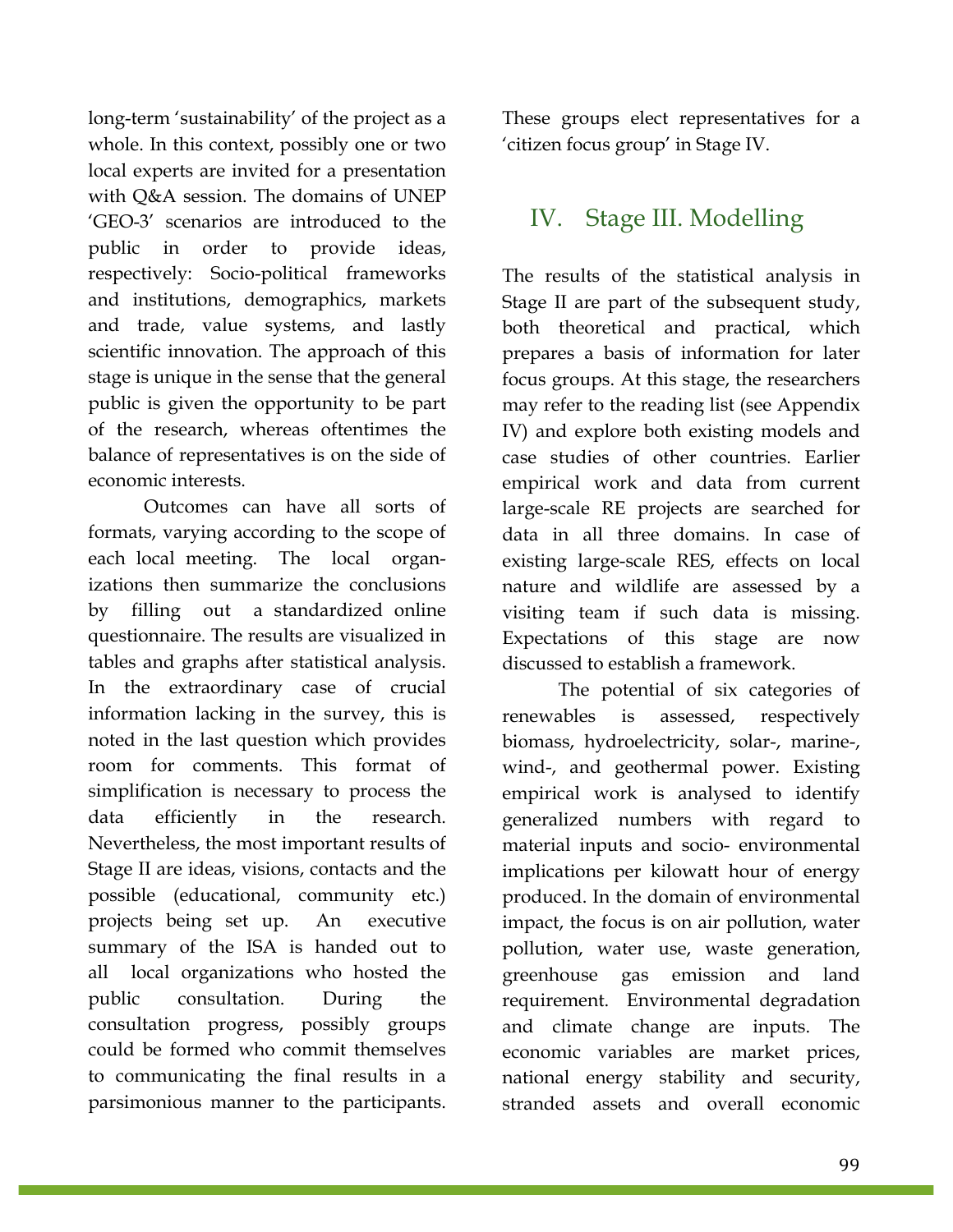vitality. The institutional dimension covers both regional and local policies regarding energy, ETS, carbon pricing, environmental protection, RET etc. Social effects include health effects, possible undesired disturbances in surroundings of inhabited areas, employment and possible (cultural) benefits for local communities. Inputs are lifestyle and consumer behaviour.

The researchers collaborate closely with representatives from AEMO and CEFC. AEMO annually publishes National Electricity Forecasting reports including extensive analysis of input assumptions (AEMO, 2013) and a number of 2014 scenarios (See Appendix II). However, these scenarios focus only on the economic domain. The outcomes were mainly limited to the rise and fall of GreenPower sales, not including wider environmental or societal impacts. The ISA partly builds on findings of these reports. It includes assumptions regarding both large-scale renewable energy targets (LRET) and small-scale renewable energy targets (SRET). The LRET is defined by AEMO as main policy driver, while the carbon price has less impact on investment (AEMO, 2014). Next to annual reports, findings from AEMO's public consultation program can be used (AEMO, 2012).

In a first attempt to model interdependencies in the energy market, all four dimensions of uncertainty as identified by Rotmans and Van Asselt (2001) are integrated, respectively social, economic, environmental and institutional uncertainties (See figure 1). This model should be further extended and deepened by the research team. In addition, data from the International Futures Model can prove helpful (See Appendix III). This online scenario development software functions as example to translate the causal model into a simple, static, interactive computer model. This can be categorized as 'modelling for vision-building', to structure the problem and identify possible measures. When completed, the created program is peer-reviewed by a group of modelling experts. The computer model embodies a scenario framework which the consequent ISA stages are building on.

In order to assess the potential of RES, the focus of the model is determined three concepts, namely geographical potential, technical potential and economic potential. De Vries et al. (2007) define geographical potential as the energy flux that is theoretically extractable in areas considered available and suitable. The formula of technical potential takes into account also losses of the conversion, see figure 2 (De Vries et al., 2007). This formula serves as guideline for input variables in the model. Furthermore, it can be used to establish input numbers per RES which are run through the models in order to create scenarios.

The variables fi and Di include social and socio-geographical factors, respectively location, acceptability and social constraints, such as wind park density. Moreover, physical- geographical parameters, such as terrain, habitation and biomass yields complement these factors. Thus, the interactive computer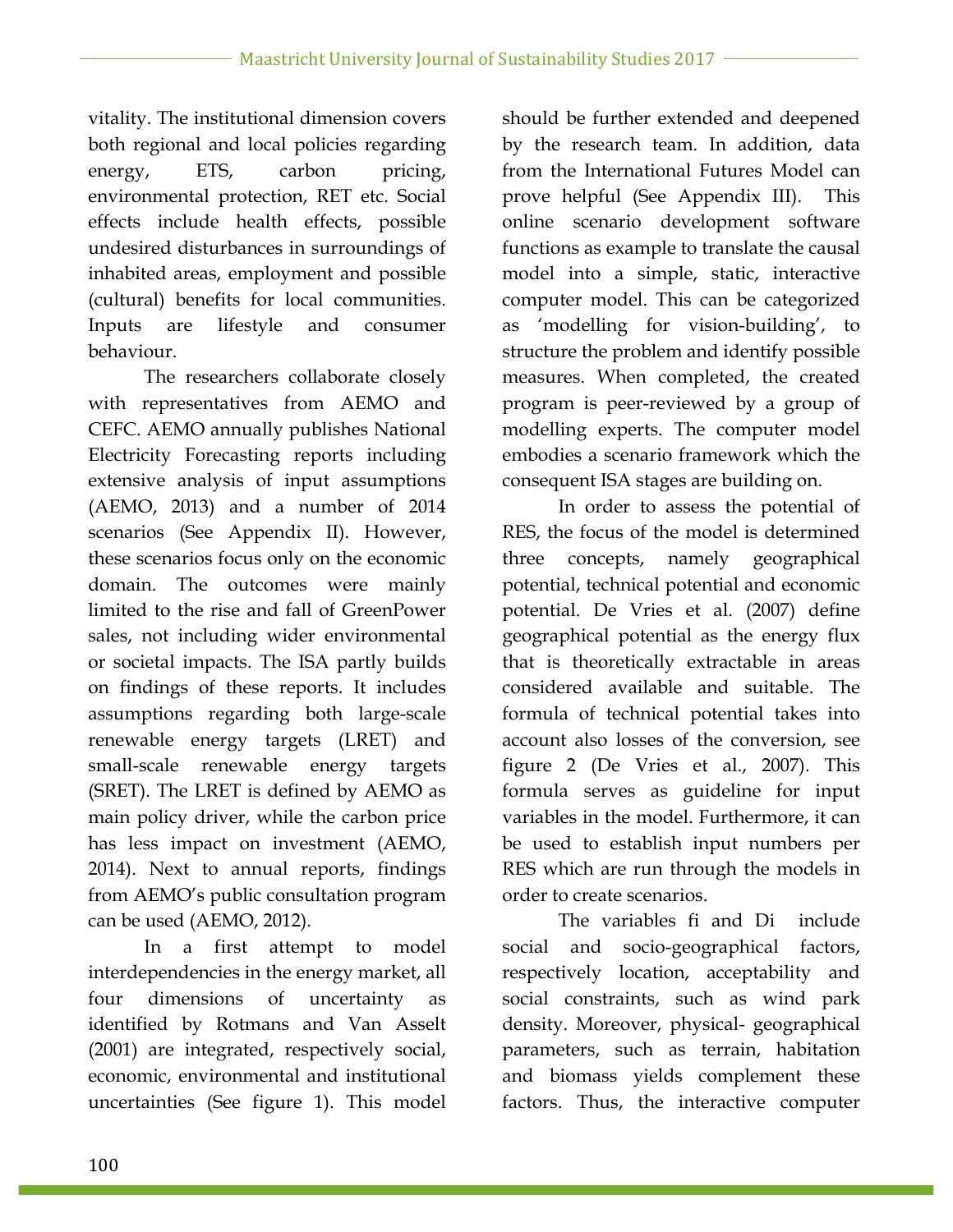model includes all possible RES that have enough potential for scaling up by 2040. As input, it is possible to select any combination of RES percentages, always adding up to 100% RE. The abstract consequences of different scenarios can be explored in a strictly quantitative manner. This is done in stage IV. The model can be considered a policy optimization model (Rotmans & Van Asselt, 2001), as it explores different pathways to a set goal. It has hybrid characteristics in the sense that it combines biophysical models with social models. The economic supply and demand system is not elaborated on. On the level of individual RES, new insights from modelling can be used for energy transition planning projects in different world regions. The complex model that integrates the feedbacks between the different RES and other variables is specific to Australia.

### V. Stage IV. Stakeholder Conference

The 'envisioning stage' of the ISA starts in Stage IV, continuing in stage V. The modelling exercises in the previous stage can be used to identify and analyse possible pathways to achieve a 100% renewable energy target in Australia by 2040. This stage brings together tacit and explicit knowledge, powerful companies and smaller interest groups, in order to eliminate risks. The expectations of stakeholder participation in this stage

should be clearly communicated to the various groups by the researchers. Simpson and Clifton (2014) conclude that extensive consultation of agents in Australia regarding the MET may lead to negative externalities such as a loss of investor confidence; this should be reduced, primarily through transparency. Since the government is currently reconsidering its plans regarding the NRET, there may not be direct results in policymaking. This stage is aims at creating a shared understanding among stakeholders.

Upon finalisation of the model, it is presented to several national focus groups consisting of maximum twenty individuals representing an interest group. The various focus groups arrive at a conference together, but are split part of the time. During this full day program, experts are asked to explain the key considerations of the region in a small presentation with Q&A possibility. Experiences from existing RE production methods are mentioned to get an overview of specific effects on the local population, flora and fauna. If research and development is currently in an early phase, then experts are asked to summarise findings and explore the probability of opportunities. Although these insights are considered by participants, the general model at the basis of the program is stochastic. The main outcomes from the public consultation are presented and evaluated. Definite critical uncertainties are defined per focus group, possibly including technology, energy prices and policies.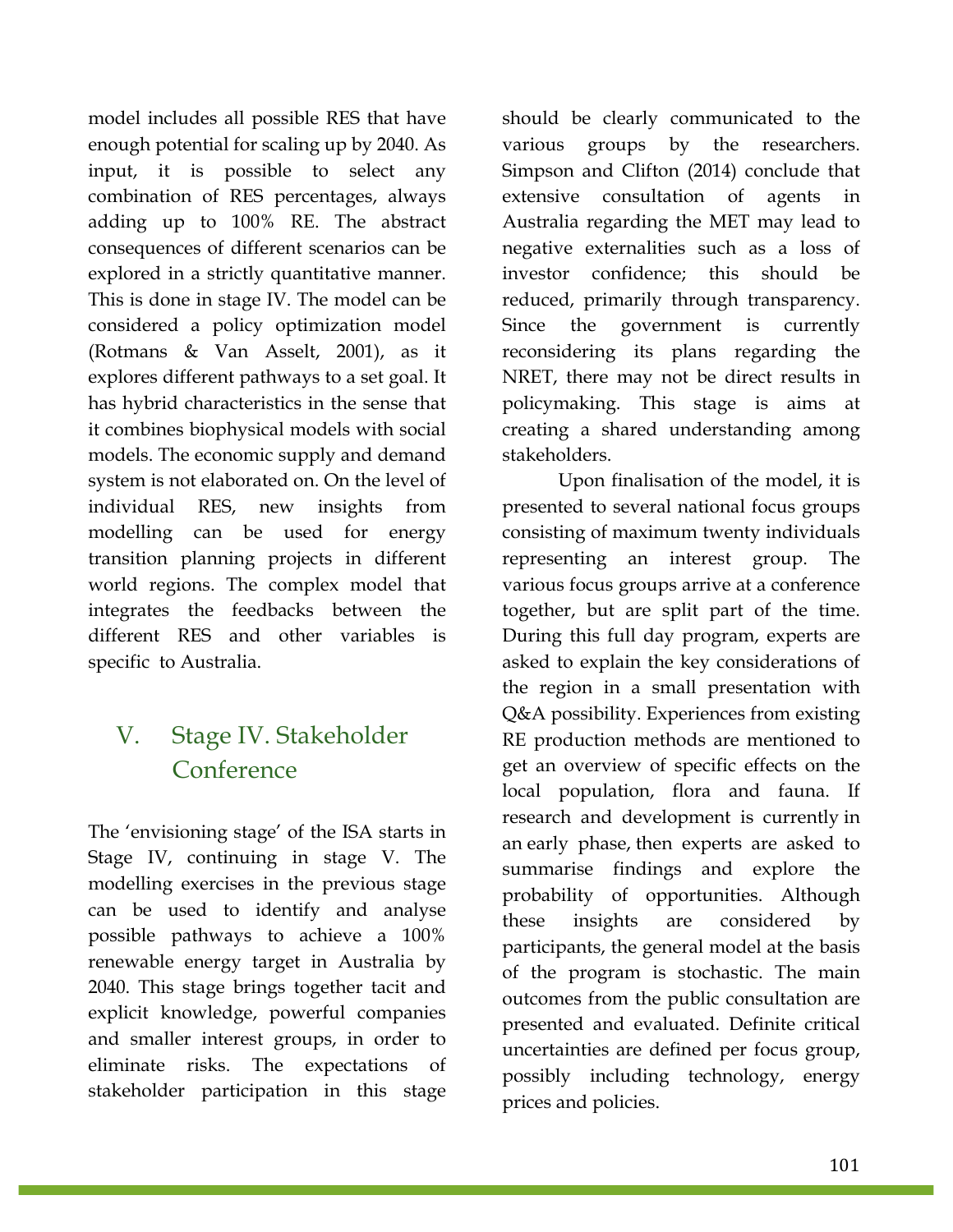This stage develops narratives for different backcasting scenarios using the knowledge presented during the conference as well as the interactive computer model developed in the previous stage. The development of scenarios of Australia's RES by 2040 builds on a workshop prepared by the research team. In this 'experimenting stage', scenarios clarify the potential interactions between the three pillars. The model and summary of assumptions serve as communication tools in stakeholder dialogues. Participants can then try different combinations of scaled up renewables and discuss the consequences of these pathways more elaborately in order to choose one scenario.

Each focus group presents the scenario it has chosen and elaborations on the reasoning behind it. Clear instructions are given on the content and format of this presentation. It should include a comparison of the impact of the chosen scenario versus the others. Why did the group believe the total impact of a certain pathway was most convincingly positive and for whom? The primary concern is that of direct, regional impacts such as biodiversity loss. In the later stage, scenario narratives are finalised by fitting the initial 'complicated' model into a more 'complex' and dynamic one, dealing with feedbacks in a local as well as a global context.

After the different groups have presented their chosen pathway, a debate is organized to select with five to ten final scenario frameworks. The participants will then write a concise report per scenario in mixed groups. This forms the basis for the research team to build detailed versions and thoroughly analyse the scenarios. In this stage, participation is used to a certain extent to reach consensus regarding medium-term regional scenarios.

## VI. Stage V. Scenario analysis

Modelling experts are consulted to integrate the scenario frameworks from Stage IV into more extensive quantitative backcasting scenarios. Scenarios are necessary because of high uncertainties, such as behavioural variability, technological development and policymaking decisions. Formal, complex decision support scenarios are necessary for this multi- dimensional, multi-scale tangled web of problems (Van Notten et al., 2003). The main task is to combine newly generated knowledge with already existing models and the updated reference model. In all cases, validation through model performance tests is required. The NUSAP method is used for the management of uncertainty and quality of quantitative information. GAINS and PROMETHEUS are used to simulate influences from the earth system impacting the region Australia. At this point, scenarios should include both biophysical and socio-economic models, with a hybrid result. The outcome is less comprehensible for the wider public than the models and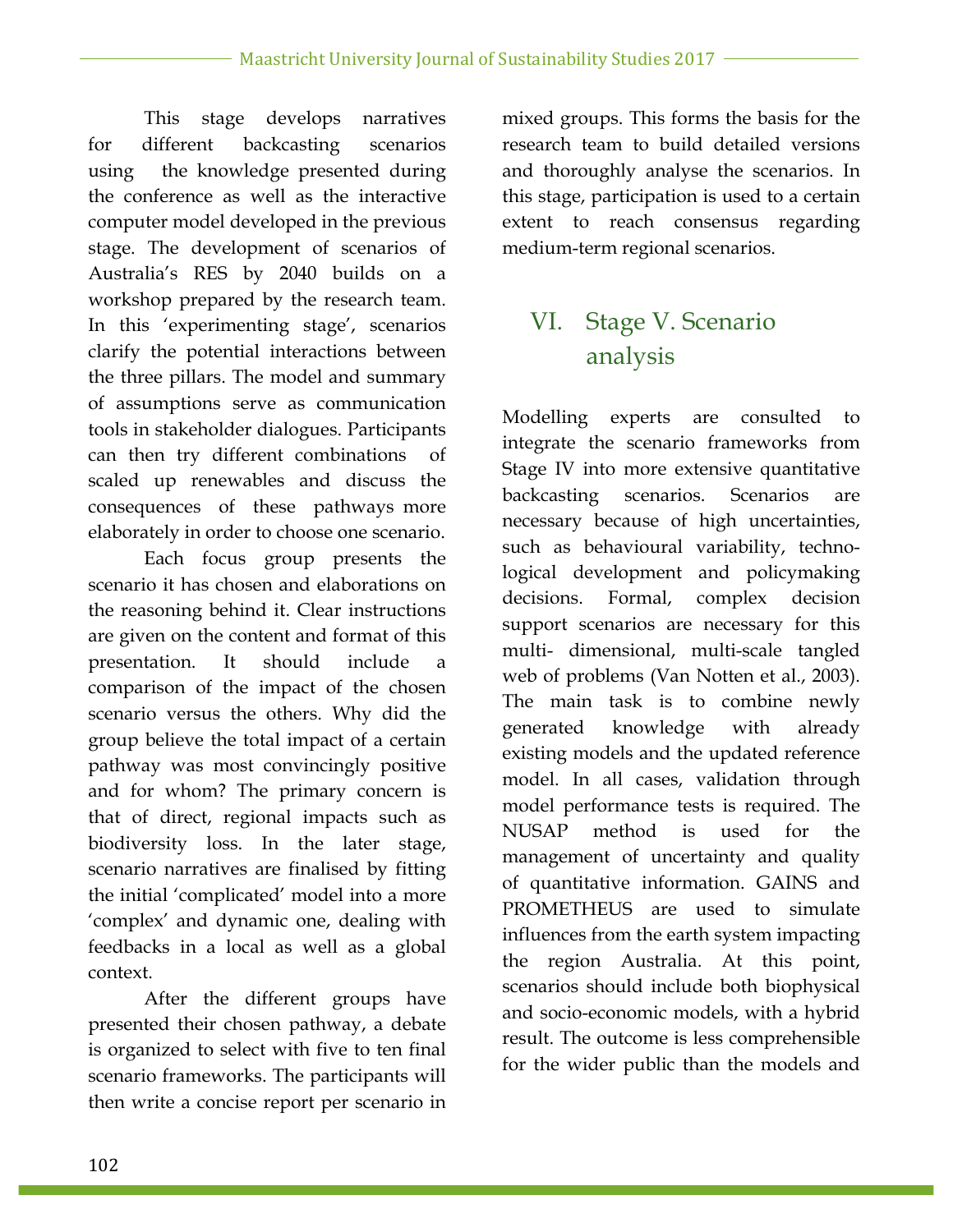scenarios used and developed until this point in the ISA.

As with all ISA projects, difficulties arise with the transgression of time-scales, spatial scale- levels and domains. Scenarios are not predictions. Models are mostly deterministic. As for the scenarios, key expectations are discussed here. Renewables are expected to cover a larger surface area than the conventional energy sources they replace, emit less greenhouse gases and produce less waste. The least cost scenarios of Elliston et al. (2013) rely mostly on wind and solar power, as do AEMO scenarios (AEMO, 2014). Zahedi (2010) identifies a trend of fast growth of these RES in Australia. If technology furthers, Australia's climate is particularly suited for algae production and solar power, two highly efficient types of RES. Commercial-scale solar power plants are a reality in Australia today, roof top PV is increasingly popular among the population. In terms of consequences, algae are interesting due to high yields and the possible use of waste heat, waste fertilizers and wastewater, reducing use of water, nutrients and energy.

The task of the research team is to translate the quantitative scenarios into visually attractive narratives, while clearly addressing input assumptions. The scenario analysis should be presented as appropriate to guide decisions of investors, companies and eventually the government. This includes a report, an executive summary and an explainer video for all who participated in the conference. These resources are also received by the regional

organizations hosting the public consultation. It is left to them to spread this knowledge, stimulating engagement in the process of change that was triggered during Stage II. It is in this way that the two ultimate aims of scenarios are achieved.

## VII. Stage VI. Evaluation and Monitoring

In this final stage, a framework for monitoring is established, which can be used to administer national planning and reliability. The baseline for this framework is the Reference Scenario. Parsimonious policy evaluation scenarios until 2040 are defined. It is not the task of the research team to regularly update these scenarios, only to establish the quantitative computer model. In essence, this is a simplified version of the extensive model developed in Stage III, refined with the experiences that were shared during the stakeholder conference and expert scenario analysis. Its format is similar to the International Futures Model, notwithstanding less comprehensive. It resembles a regional input-output model. The data has to be updated by an agency with a grasp of nationwide trends, the most obvious being AEMO, CEFC or a governmental department. The outcomes are to be made public to ensure continued stakeholder engagement.

With regards to evaluation of the ISA, the details of the process will have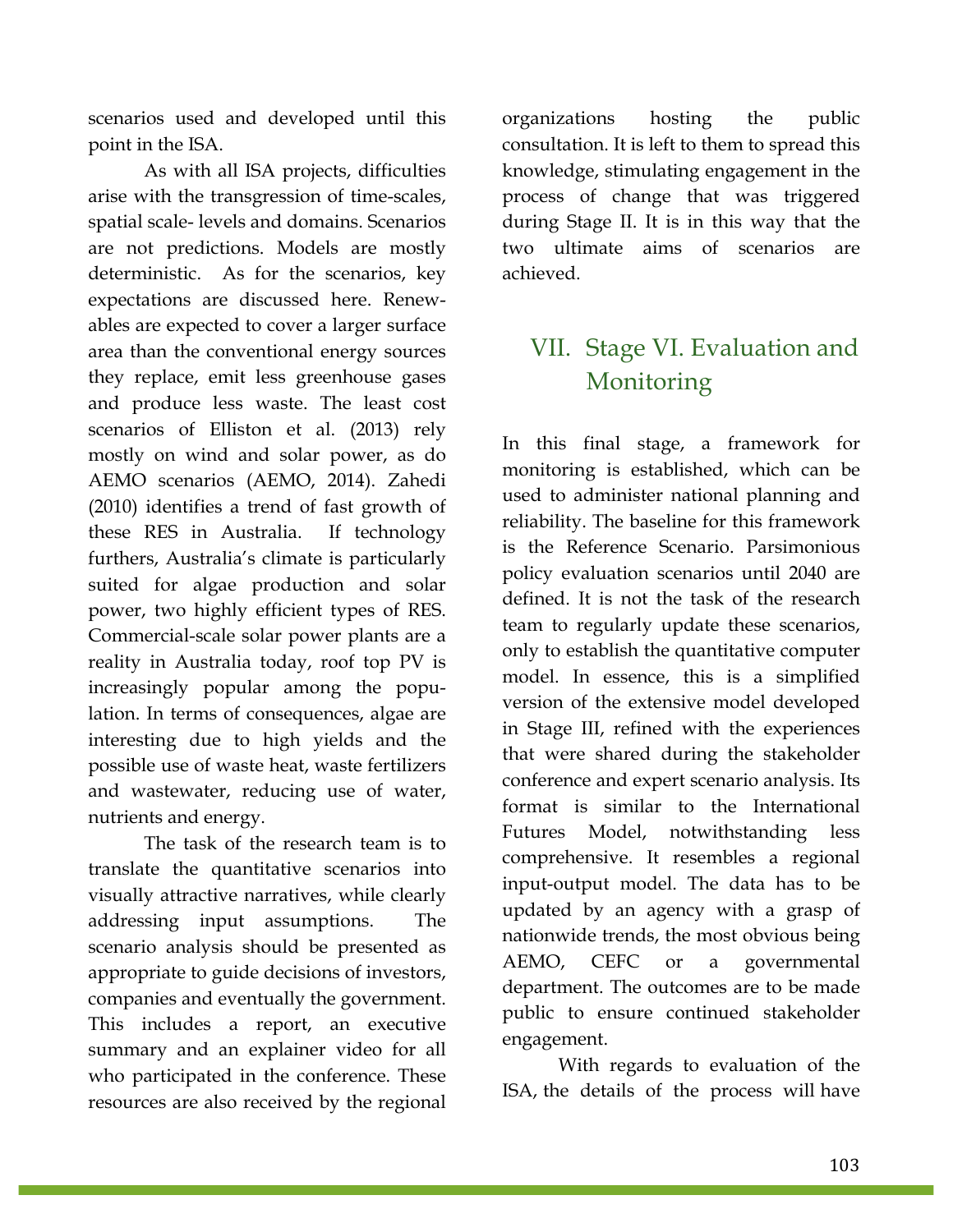been documented in every stage. This is used as a basis for a critical, reflective report which is then presented to the clients. It includes an overview of all stages, evaluates the outcomes in comparison to expectations and provides recommendations for future research.

## VIII. Conclusion and recommendations

This case study has delved into the current status of Australia's policy environment, with a particular interest in initiatives aiming to expand the country's renewable energy production and use. The main goal of the ISA was to raise awareness, understanding between stakeholders and finally to catalyse action. Recommendations for conducting an ISA are now summarised. First, establish the main drivers, actors and critical uncertainties in the case. This stage can lay the foundation of expectation management in local communities. Classify all relevant stakeholders in five categories: Scientific experts, businesses, interest groups, citizens and government. Map the actors in a power-interest matrix.

In the public consultation stage, the research team can save time and effort by collaborating with existing local organisations - or national organisations with local branches - who take it upon themselves to host a meeting. The key to success of a spread out large-scale public consultation is preparation. Test the format of the meeting first, find out which tools facilitate the group process and how to most effectively raise interest. In the hyperconnected era it can be beneficial to take advice from experienced social media managers in order to position the ISA online as national campaign, clearly communicating the mission and bigger picture. Utilise the public consultations to establish a baseline; a reference scenario incorporating the people's experiences with renewable energy up until that point. Next to this, the public consultation aims to involve and empower stakeholders, thus creating a common ground for understanding the ISA results at a later stage. The outcomes of this stage can be fed to the central agency carrying out the ISA by means of standardised questionnaires.

The modelling stage has a theoretical focus, mostly consisting of research and complementing existing knowledge by possible field visits. This paper gave an overview of environmental, economic and social variables to take into account in this stage. In the process of 'modeling for vision-building', integrate social, economic, environmental and institutional uncertainties. The theoretical framework used in this paper works with the three concepts geographical potential, technical potential and economic potential. This policy optimisation model can be used to explore several backcasting scenarios.

The subsequent two stages are part of an 'envisioning' process. Firstly, the stakeholder conference gathers national focus groups. It is the aim of the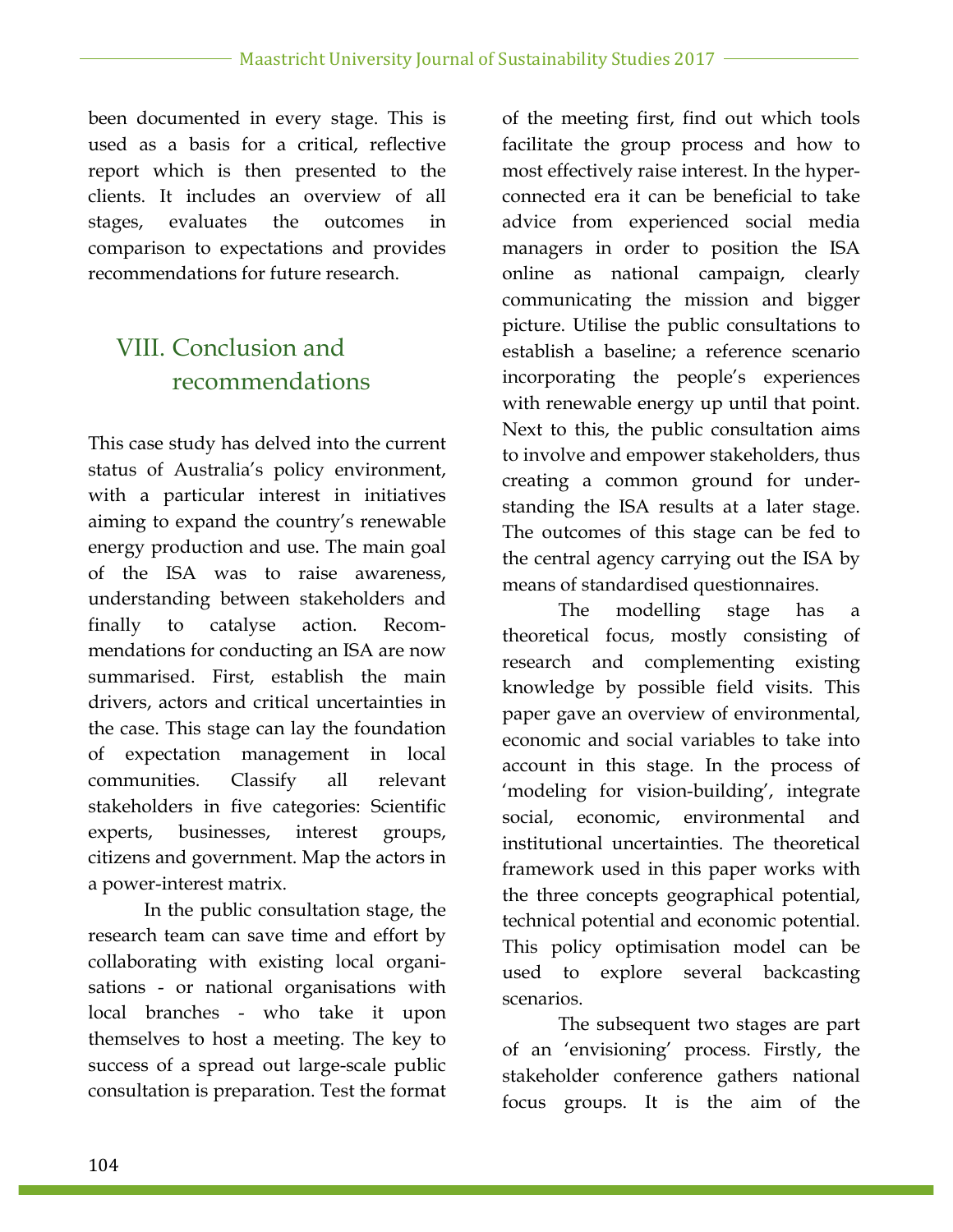conference to develop narratives for the different backcasting scenarios presented. In other words, participants ask themselves which changes would have to take place for a certain scenario to become reality? What are the likelihood and consequences of these changes? The presence of experts is vital to ensure that the conversation does not reach a deadlock due to a 'technical' question in a focus group. In contrast to the broad focus of the public consultation, this conference narrows down the focus of the ISA in a democratic process. The outcomes of the

conference are used to create complex, dynamic, highly quantitative models which will have a status of authority for investors, companies and government institutions. Moreover, it is vital to communicate the resulting conclusions and actions to all participants.

The extensive process described in this paper can be scaled-down and used as a guide for ISA's in any region. Future research into other case studies is recommended.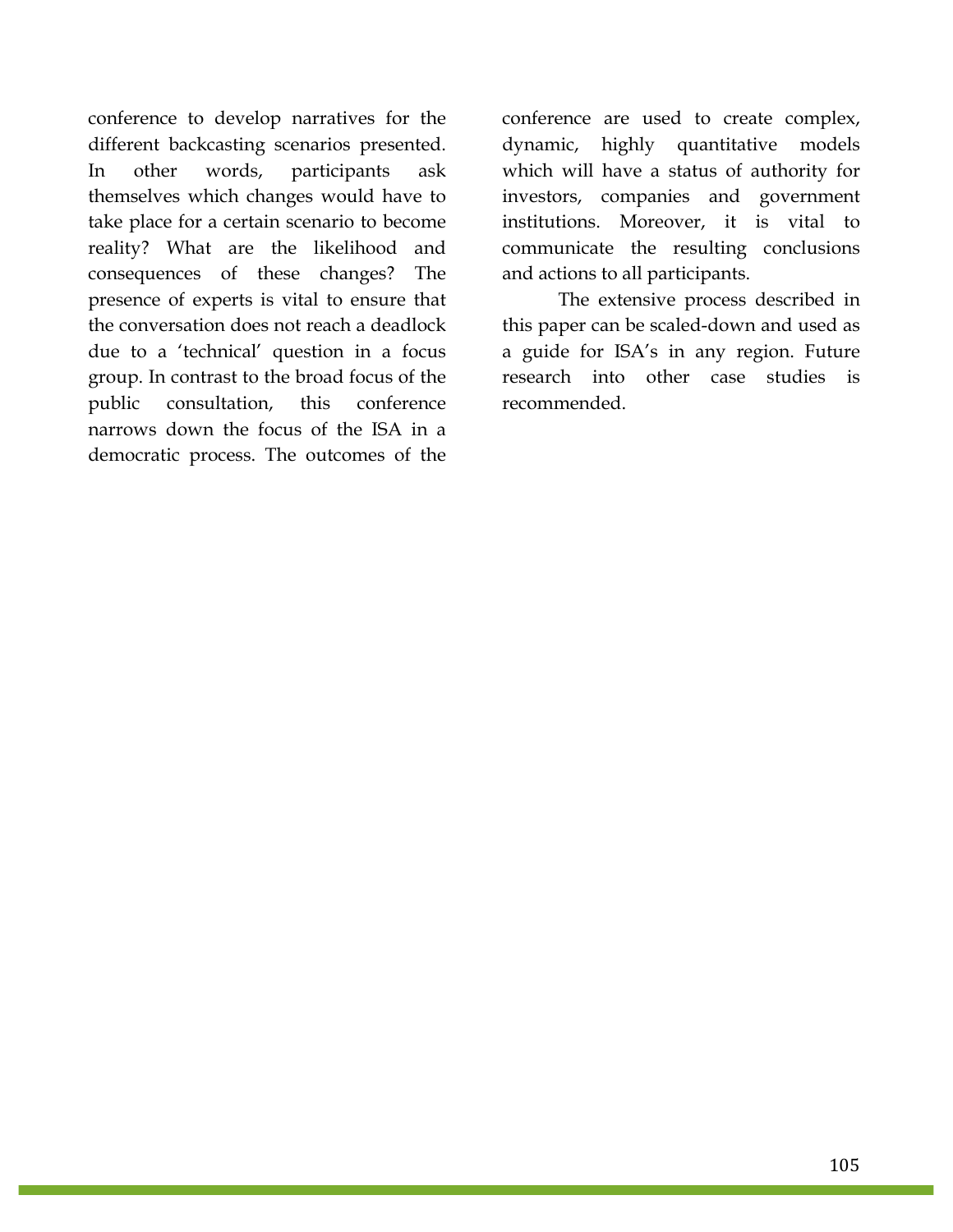### **References**

AEMO (2014, February 11). 2014 Scenarios description. Planning & forecasting scenarios.Retrieved from: http://www.aemo.com.au/Electricity/Planning/F orecasting

AEMO (2012). AEMO report on 100% renewable energy scenarios. Retrieved from: http://www.climatechange.gov.au/reducingcarbon/aemo-report-100-renewable electricityscenarios

AEMO (2010, March 2). Stakeholder Survey Report. Retrieved from: http://www.aemo.com.au/About-AEMO/Services/StakeholderEngagement/AEMO Stakeholder-Survey-Report

AEMO (2013, December 12). Executive Summary. National Transition Network Development Plan For the National Electricity Market. Retrieved from http://www.aemo.com.au/ Electricity/Planning/National-Transmission-NetworkDevelopment-Plan

Australian Government Department of the Environment and Energy (n.d.). The Renewable Energy Target (RET) scheme. Retrieved from: http://www.environment.gov.au/climatechange/ renewable-energy-target-scheme

Curran, G. (2012). Contested energy futures: Shaping renewable energy narratives in Australia. Global Environmental Change, 22(1), 236-244.

De Vries, B. J., van Vuuren, D. P., & Hoogwijk, M. M. (2007). Renewable energy sources: Their global potential for the first-half of the 21st century at a global level: An integrated approach. Energy Policy, 35(4), 2590-2610.

Elliston, B., Macgill, I., & Diesendorf, M. (2013). Least cost 100% renewable electricity scenarios in the Australian National Electricity Market. Energy Policy, 59, 270-282.

Elliston, B., Diesendorf, M., & MacGill, I. (2012). Simulations of scenarios with 100% renewable electricity in the Australian National Electricity Market. Energy Policy, 45, 606-613.

Enserink, B., L. Hermans, et al (2010) Actor Analysis. In: Enserink, B., L. Hermans, et al. Policy Analysis of Multi-Actor Systems (Chapter 4)

Evrendilek, F., & Ertekin, C. (2003). Assessing the potential of renewable energy sources in Turkey. Renewable Energy, 28(15), 2303-2315.

Grosskurth, J., J. Rotmans (2005). The scene model: getting a grip on sustainable development in policy making. In: Environment, Development and Sustainability, Vol. 7, pp. 135-145.

Pimentel, D., Rodrigues, G., Wang, T., Abrams, R., Goldberg, K., Staecker, & Boerke, S.(1994). Renewable energy: economic and environmental issues. BioScience, 536-547.

Rotmans, J., M.B.A.V. Asselt (2001). Uncertainty management in integrated assessment modeling : towards a pluralistic approach. In: Environmental Monitoring and Assessment, Vol. 69, pp. 101-115 & 123-130.

Saddler, H., Diesendorf, M., & Denniss, R. (2007). Clean energy scenarios for Australia. Energy Policy, 35(2), 1245-1256.

Simpson, G., & Clifton, J. (2014). Consultation, Participation and Policy-Making: Evaluating Australia's Renewable Energy Target. Australian Journal of Public Administration, 73(1), 29-33.

Su, R. (2014, May 26). Scrapping Renewable Energy Target Will Cost Australia's Economy Billions. International Business Times Australia. Retrieved fromhttp://au.ibtimes.com/articles/553675/20140 526/australia-renewable-energy-clean investments.htm#.U4Wr6fmSwvw

The Greens (n.d.). Clean energy roadmap. Retrieved from: http://greensmps.org.au/sites/default/files/clea n\_energy\_roadmap\_long.pdf

Van Notten, P. W., Rotmans, J., van Asselt, M., & Rothman, D. S. (2003). An updated scenario typology. Futures, 35(5), 423-443.

Yusaf, T., Goh, S., & Borserio, J. A. (2011). Potential of renewable energy alternatives in Australia. Renewable and sustainable energy reviews, 15(5), 2214-2221.

Zahedi, A. (2010). Australian renewable energy progress. Renewable and Sustainable Energy Reviews, 14(8), 2208-2213.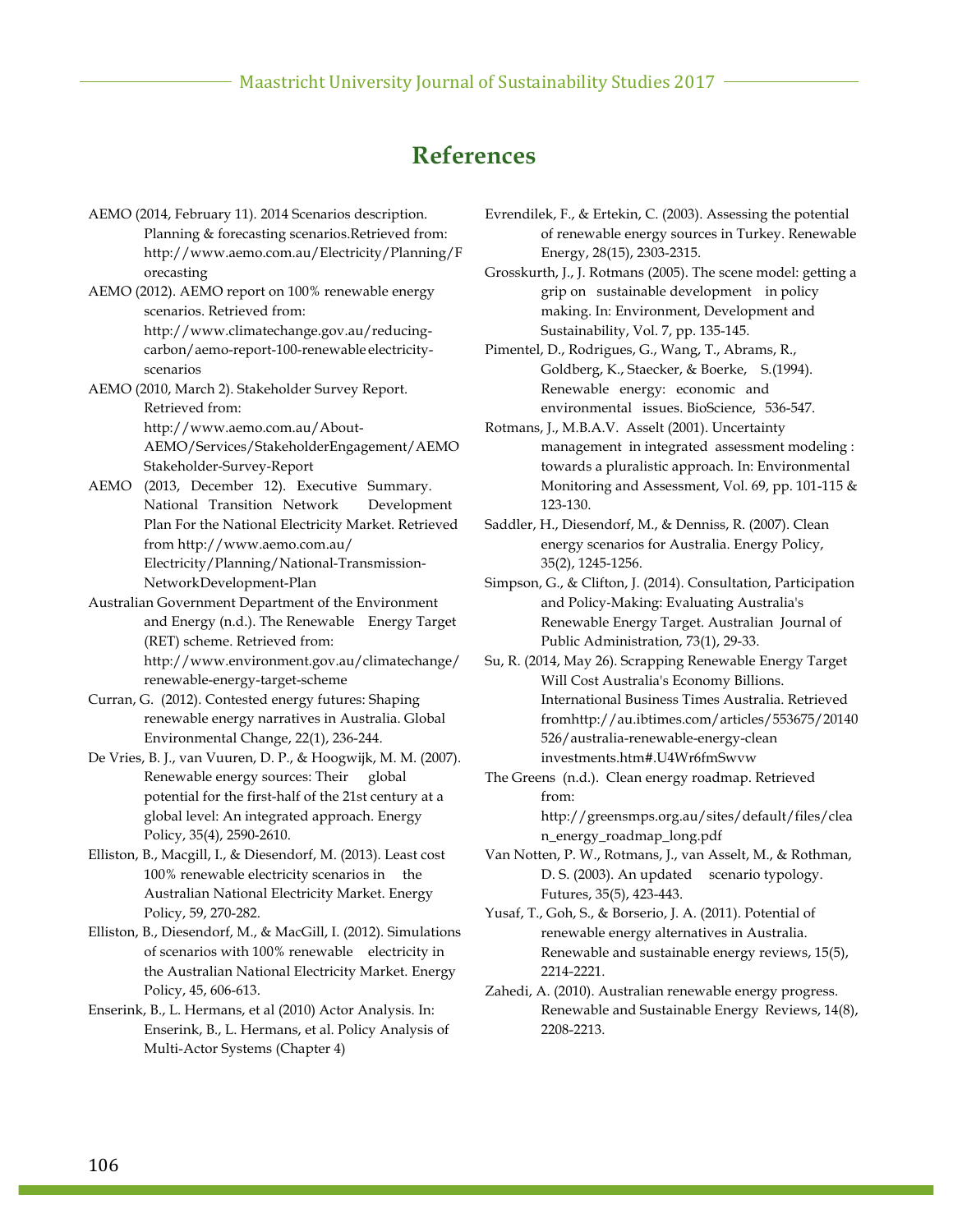|         | <b>Environmental variables</b> | Economic variables                        | Social variables    |
|---------|--------------------------------|-------------------------------------------|---------------------|
| Outputs | Air pollution                  | Market prices                             | Health effects      |
|         | Water pollution                | National energy<br>stability and security | <b>Disturbances</b> |
|         | Water use                      | Stranded assets                           | Employment          |
|         | Waste generation               |                                           | Cultural            |
|         | Greenhouse gas<br>emissions    |                                           |                     |
|         | Land requirements              |                                           |                     |
| Inputs  | Environmental<br>degradation   | Economic vitality                         | Lifestyle           |
|         | Climage change                 |                                           | Consumer behaviour  |

## **Appendix**

*Table 1. Overview of environmental, economic and social variables in the modelling stage.*



*Figure 1. Model of key inputs and outputs in the energy market*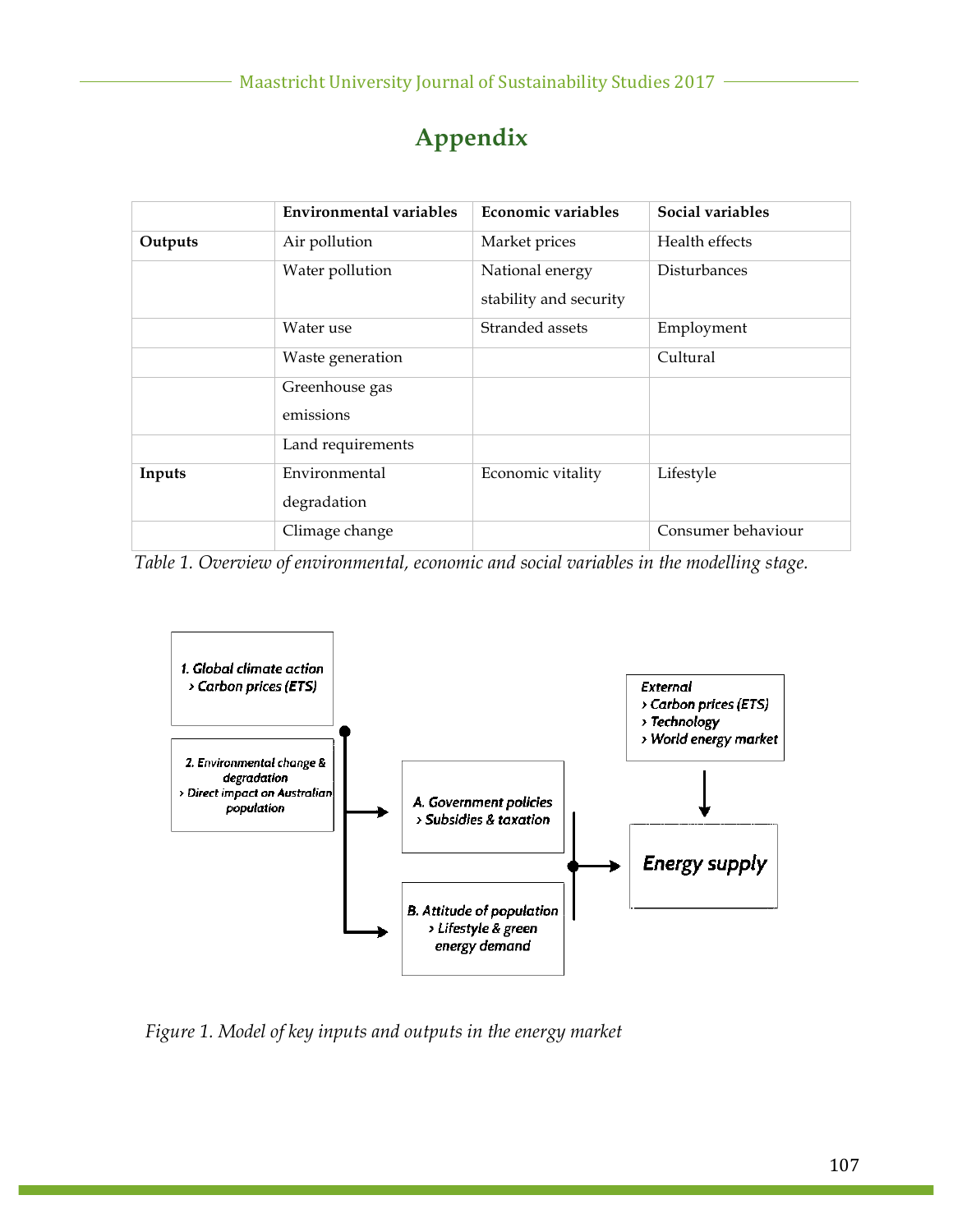

### **Appendix I. AEMO Scenarios**

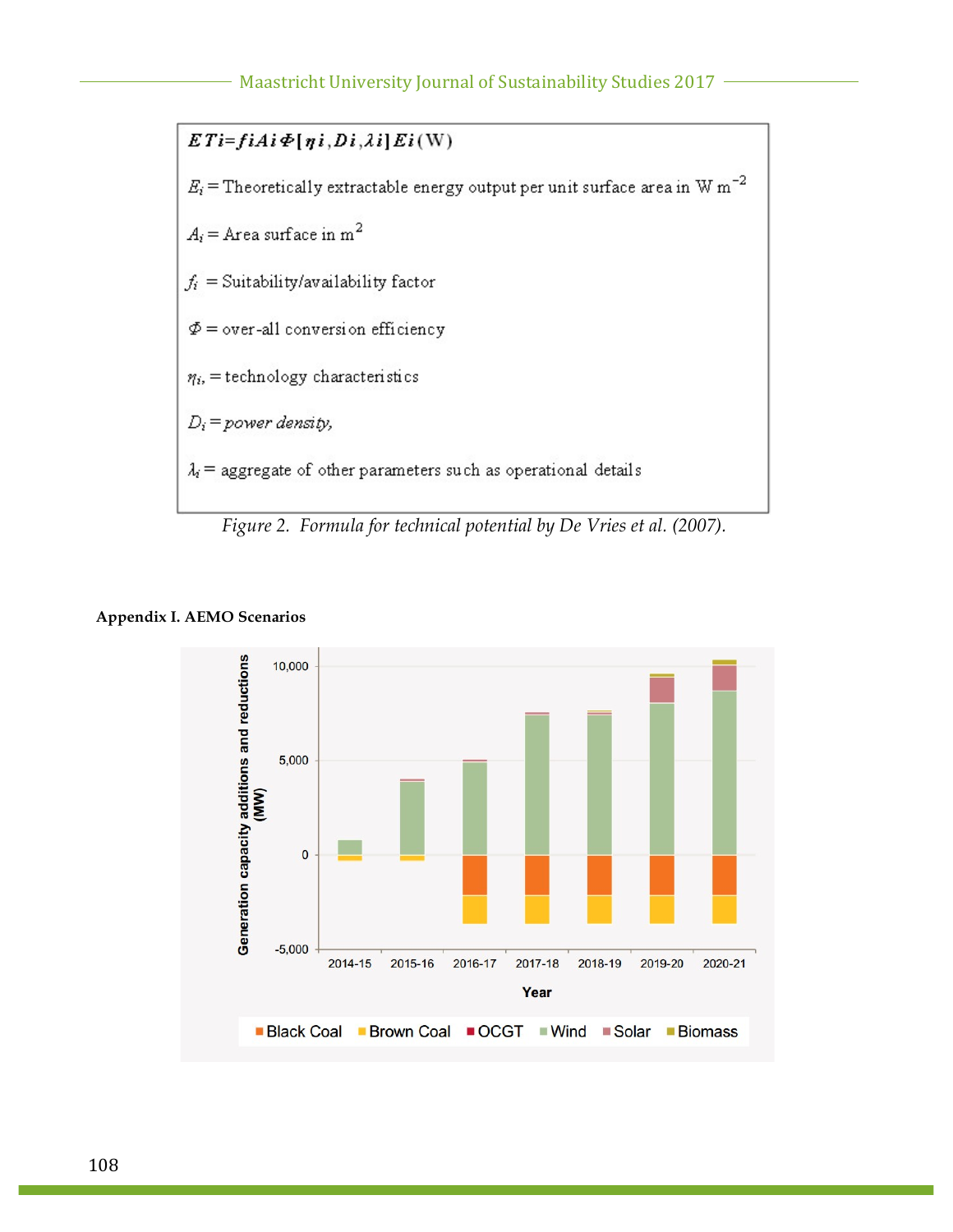#### Table 1 - 2014 Scenarios

|                               | <b>High energy consumption</b><br>from centralised sources | <b>Medium energy consumption</b><br>from centralised sources | Low energy consumption<br>from centralised sources |
|-------------------------------|------------------------------------------------------------|--------------------------------------------------------------|----------------------------------------------------|
| <b>Energy consumption</b>     | High                                                       | <b>Medium</b>                                                | Low                                                |
| Type of consumer <sup>2</sup> | Low engagement                                             | <b>Highly engaged</b>                                        | <b>Highly engaged</b>                              |
| Economic activity             | High                                                       | <b>Medium</b>                                                | Low                                                |

### **Appendix II. International Futures Model scenario Australia example**

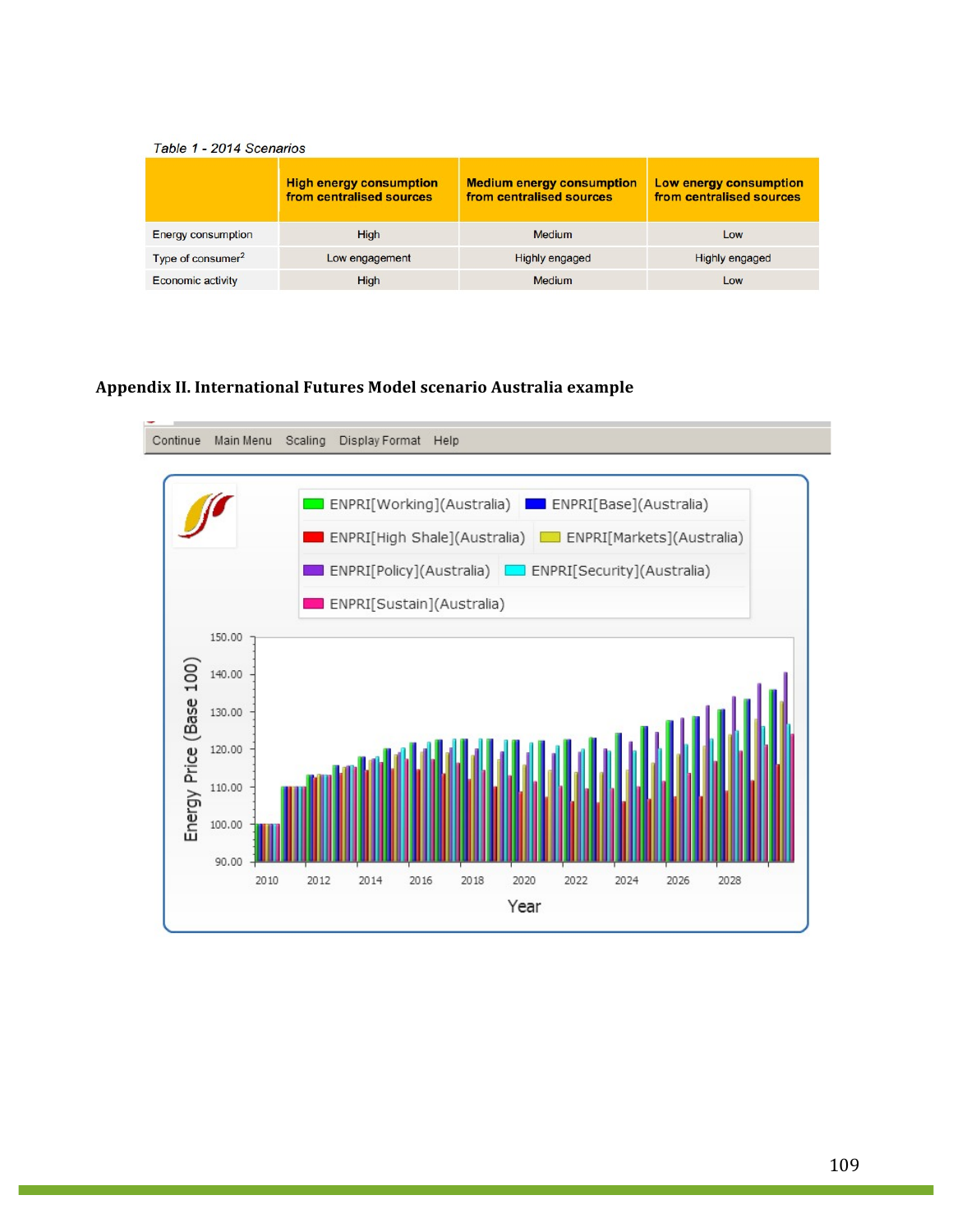### **Appendix III. Stakeholder list**

#### **1. Government**

*Australian Energy Market Commission Australian Council of Social Services Australian Government Treasury Clean Energy Council Clean Energy Regulator Department of Climate Change and Energy Efficiency Department of Manufacturing, Innovation, Trade, Resources and Energy Department of Sustainability, Environment, Water, Population and Communities Economic Development Board*

#### **2. Citizens**

*Energy Users Association of Australia; Consumer Advocacy Panel#*

#### **3. Interest groups**

*Australian Student Environment Network Australian Youth Climate Coalition Banksia Environmental Foundation Northern Alliance for Greenhouse Action Townsville Enterprise Total Environment Centre World Wildlife Fund South Australia Farmers Federation*

#### **4. Business**

Production *Australian Geothermal Energy Association Australian Sugar Milling Council CSR Sugar ElectraNet Energy Networks Association Energy Retailer's Association of Australia Energy Supply Association of Australia EnergyAustralia Grid Australia Independent Market Operator WA Intergen Major Energy Users National Generators Forum Origin Energy PowerCor Powerlink Private Generators Group Queensland Generators Group Southern Generators Coalition Sucrogen; Transpower NZ; Transend; and Western Power* Investor*AEMO CEFC Renewables SA Synergies Economic Consulting*